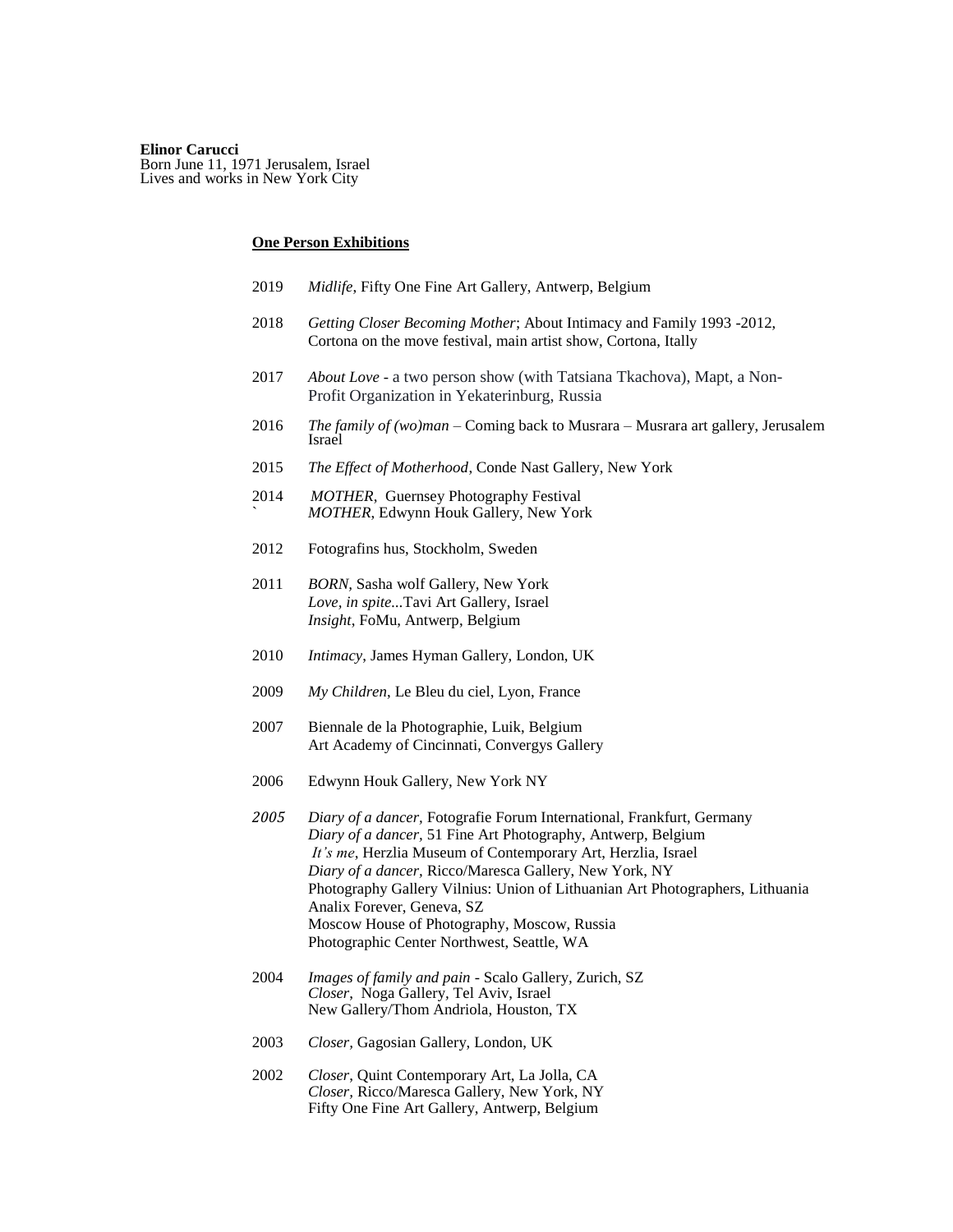- 2000 *Details,* Quint Contemporary Art, La Jolla, CA Haifa Museum of Art, Haifa, Israel
- 1999 *Details,* Ricco/Maresca Gallery, New York, NY Prague House of Photography, Prague, Czech Republic Fotografie Forum International, Frankfurt, Germany
- 1998 The Photographers' Gallery's print sales viewing room, London, UK
- 1997 Ricco\Maresca Gallery, New York, NY
- 1996 Princeton University, Visual Arts Gallery, Princeton, NJ National Arts Club, New York, NY

### **Group Exhibitions**

2019 *Family Matters*, Dom Museum, Viena *Winter Garden Photograph Project*, Houston Center for Photography *Women in Colour*, Galerie Miranda, Paris, France *The Space Between*, Julie Saul Gallery, New York NY 2018 *Beyond Fashion –*Artistree, Hong Kong *All That Man Is – Fashion and Masculinity Now*, Photo Vogue Festival, Milano Italy *Portraits Americana*, Albrecht\_Kemper Museum of Art, Saint Joseph MO *Flood, Contemporary Israeli Photography*, Ashdod Art Museum, Israel *Between us*, The Israel Museum *A Time for Reflection*, Sir Elton John, AIPAD, NYC *Forever Young*, selection from the Joe Baio collection of photography, Aipad NYC 2017 *Notions of Home*, exhibit curated by Michelle Dunn Marsh at Photographic Center Northwest, Seattle, WA *Women in colour*, curated by Ellen Carey, Rubber Factory Gallery, New York NY *Re:Re:Re:Re:Re:Re:Re:Re:Re:,* Art Show, Brooklyn NY *The Errant Eye: Portraits in a Landscape,* Hardwood Museum of Art, Taos NM Period. | Rojas + Rubensteen Projects, Miami A journey in the fog, Noga Gallery, Tel Aviv, Israel 2016 Picturing Family, Green Gallery of Yale University School of Art, CT Female Gaze – Photo Vogue Festival, Base Milano,Milano FACE IT - Bowling Green State University, Bowling Green, OH travel to Slocumb Gallery at Tennessee State University Intricacy under the Milky Way – Fifty One Fine Art Gallery, Antwerp, Belgium Photo50, FEMININE MASCULINE, curated by Federica Chiocchetti, London Between history and collections – Seoul Photo. Seoul 2015 [LENTOS Kunstmuseum Linz](https://www.facebook.com/lentoslinz/) RABENMUTTER: Mother of the year 2014 INSIGHTS - A celebration of the voices that make up INSTITUTE, theprintsapce, London *Romeo and Juliet* - Sasha Wolf Gallery, NYC

*Nonage -* 51 Fine Art Photography, Antwerp, Beligium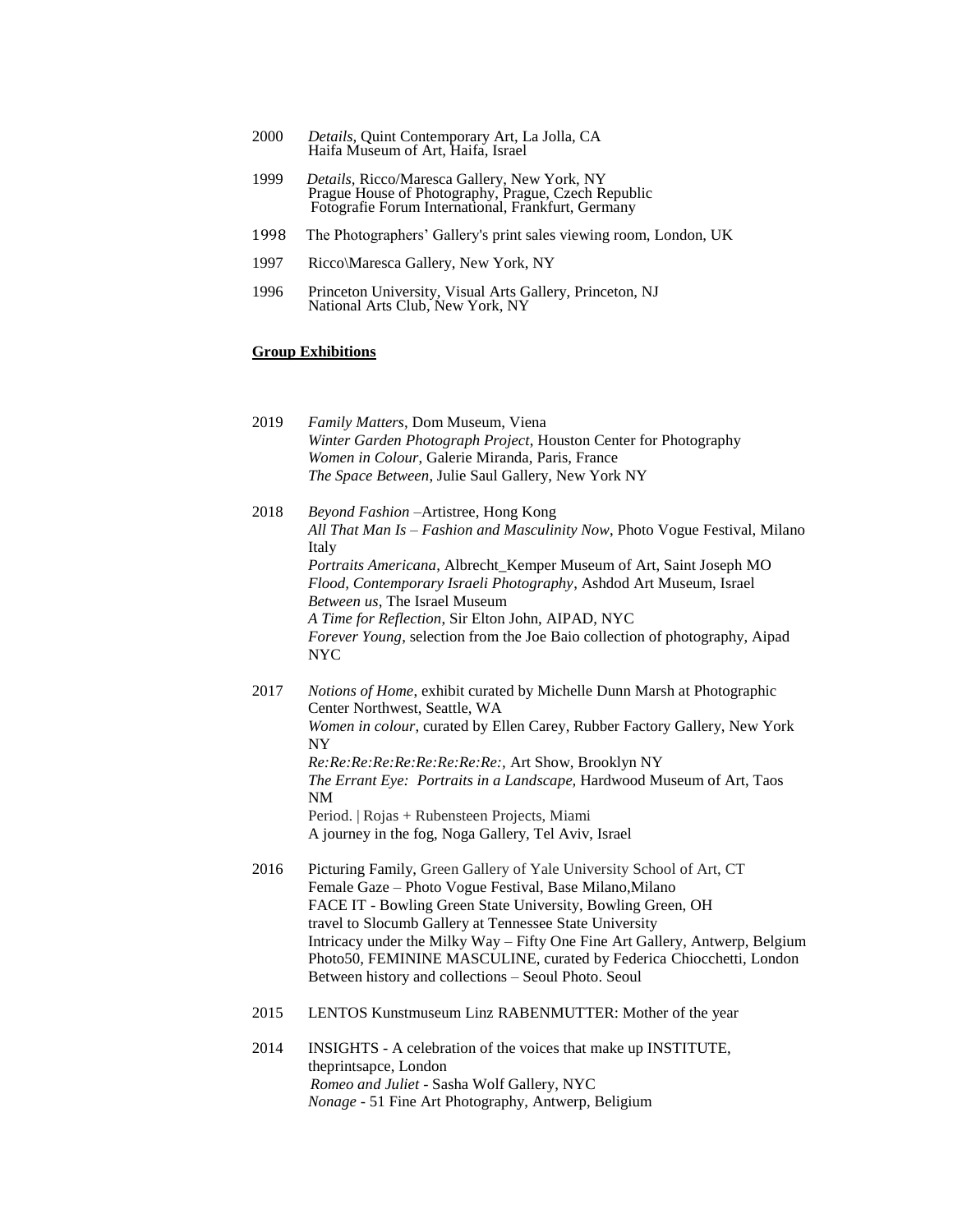International photo festival, *An artist curator* - Michal Chelbin, Rishon, Israel Home truths - curated by Susan Bright, **Belfast Exposed, Belfast** Home truths - curated by Susan Bright, MoCP, Chicago

- 2013 Home truths curated by Susan Bright, The photographer's gallery, London *Portrait Photographs of Artists -* Worcester Art Museum, MA
- 2012 *Israel Now - Reinventing the Future*, MACRO Testaccio museum, Rome *Doubles, Dualities, and Doppelgangers,* WCP, Woodstock BEYOND WORDS: Photography in The New Yorker - Howard Greenberg gallery, travel to Ullens Center in Beijing
- 2011 Lishui International Photography Festival ICP *The Art of Caring*, Art Museum of South Texas George Eastman House Announces The Unseen Eye, photographs from W.M. Hunt collection *No titles, no theme,* 51 Fine Art Photography, Antwerp, Belgium *What's mine is yours*, Woodstock Center of Photography *New Yorker Fiction/Real photography,* Steven Kasher Gallery, NYC *Water*, 51 Fine Art Photography, Antwerp, Belgium *Human landscape*, Beit ha Omanim, Tel Aviv
- 2010 Fototage Trier 2010, Germany *All My Lovin'*, Fotofestiwal 2010, Lodz, Poland *Family Files*, contemporary photography and video art from Israel, Jewish museum Munich, Germany *This is not an invitation to rape me*, University of Pennsylvania, Fox Art Gallery *Pictures by Women*, Museum of Modern Art, New York, NY
- 2009 BMW price finalists, Parisphoto, Paris, France Summer show, Sepia gallery, New York, NY The Intimate Line, Sepia gallery, New York, NY The Art of Caring, New Orleans Museum of Art, New Orleans
- 2008 *Second Skin*  show continues to travel to Museo de Arte Contemoráneo de Monterrey (MARCO), Monterrey, Mexico The Museum of Fine Arts, Houston - Annual Report 2007–2008
- 2007 The Naked Portrait, curated by Martin Hammer, the Scottish National Portrait **Gallery** *Kiss & Tell,* Curated by Kate Menconeri, Center for Photography at Woodstock, Woodstock, NY *On the Wall*: Aperture magazine '05–'06 - Photographs by Aperture magazine artists, Aperture gallery, New York, NY *Second Skin*, Germany – Tour Exhibitiob dates/venues: 10 March - 06 May, Museum of Contemporary Art, Taipei 30 June – 26 August, Kauhsiung Museum of Fine Arts
- 2006 *Darmstadtr Tageder Fotografie*, Germany *The Body Familiar,* Griffin Museum of Photography, Winchester MA the Female Figure, PS122 gallery, New York, NY
- 2005 Dash, London, Israel Contemporary Israeli Photography, Andersen Museum, Rome, Italy
- 2004 *Water*, Ricco /Maresca Gallery, New York, NY *Love is in the air –* Zman le Omanut, Tel Aviv, Israel *Water water everywhere –* Andrea Meislin Gallery, New York NY *New Faculty -* The Carpenter center – Harvard University
- 2003 *New Inventory -,* Freddie Fong Contemporary Art, San Francisco, CA *locating intimacy –* SF Camera work, San Francisco, CA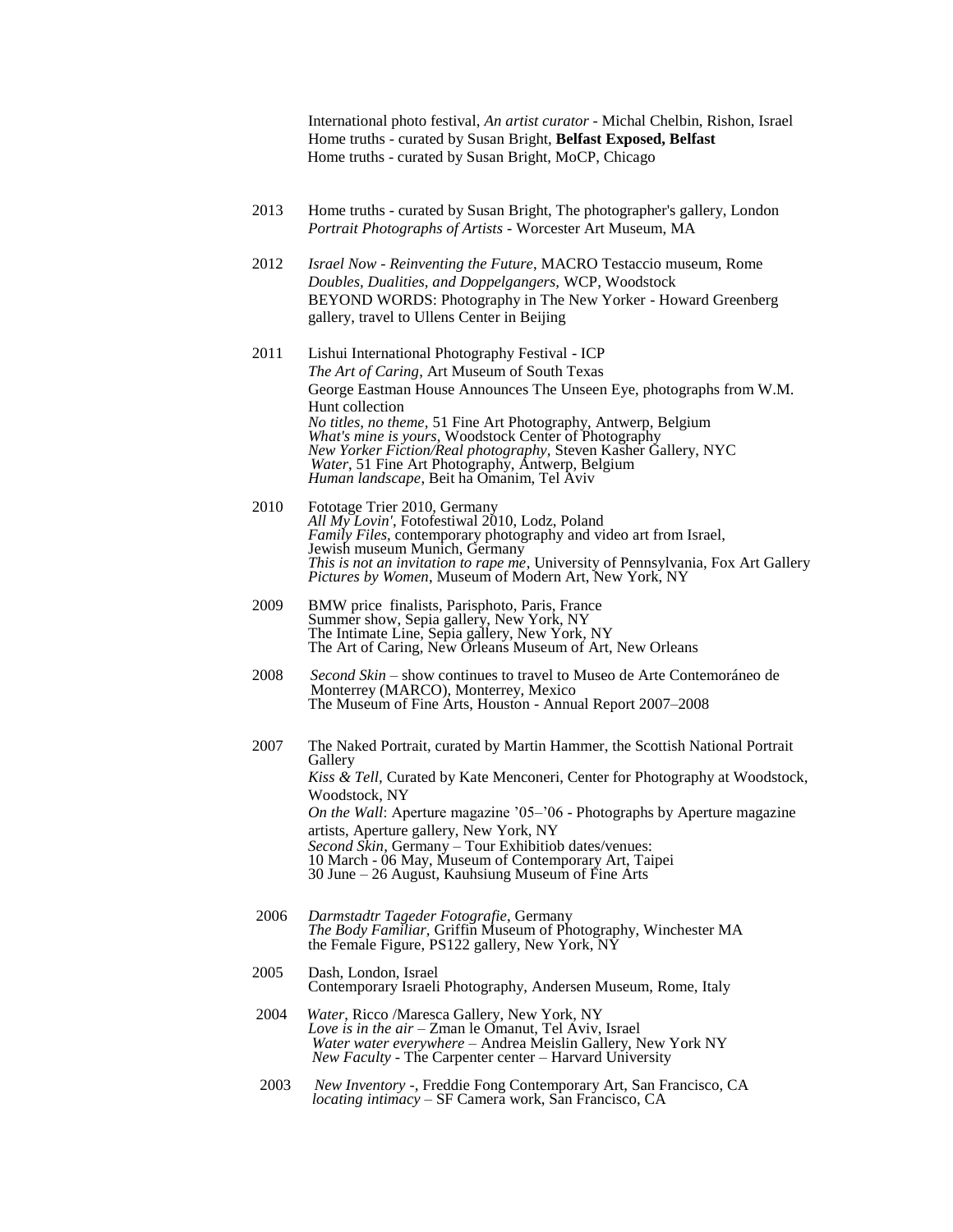*the family –* Windsor, Vero Beach , FL *Contemporary Art / Recent Acquisitions,* The Jewish Museum, New York, NY *Self Performed,* Freddie Fong Contemporary Art, San Francisco, CA *Musrara – New York,* Morel Drefler Gallery in Musrara, Jerusalem, Israel *Flesh Tones – 100 years of the nude –* Robert Mann Gallery, New York *As you like it*, Visual art gallery, New York, NY *Hair the Show* – Tabernacle, London, UK

- 2002 *Naked - art* upstairs, East Hampton, NY *Ten years: A Celebration 1993-2002 – John Kobal Award*, The National Portrait Gallery, London, UK *Skin,* Cooper-Hewitt, National Design Museum, New York, NY The National Gallery, Budapest, Hungary
- 2001 *Pretty*, Ricco /Maresca Gallery, New York, NY  *John Kobal Photographic Portrait Award –* The National Portrait Gallery, London, UK *True story –* Four-person show, Woodstock Center of Photography, NY *Images beyond the naked eye -* WWF Exhibition, Traveling show in Europe and USA
- 2000 *Grace,* Woodstock Center of Photography, NY *Self-portraits,* Galeria de Arte Fotografico, Mexico *Self portraits*, New Gallery, Houston, TX *Discoveries of the Meeting Place*, Fotofest, Houston, TX
- 1999 *Elinor Carucci - Images from Vogue*, The Photographers' Gallery, London, UK *Female,* (curate by Vince Aletti), Wessel+O'connor, New York, NY *West and*, Young Israeli Art, New York NY *Fiction Reality*, Deven Golden Fine Art, New York, NY *Naked*, Ricco/Maresca Gallery, New York, NY
- 1998 *Looking Back* over the Year, Association Gallery, London, UK  *The Body Show*, Cecil Higgins Art Gallery, Bedford, UK *Backstage*, Serge Sorokko Gallery, New York, NY *Summer Madness*, Fotografie Forum, Frankfurt, Germany *Recent Acquisitions*, Brooklyn Museum, New York NY *Israeli Photography Today*, The Israel Museum, Jerusalem, Israel *Blue*, Stephen Bulger Gallery, Toronto, Canada
- 1997 *Oh Mama*, The Museum of Israeli Art, Jerusalem, Israel *Sleepers*, James Cox Gallery, Woodstock, NY *Realities*, Ricco\Maresca Gallery, New York, NY *New Photography*, David Klein Gallery, Birmingham, MI

#### **Selected Bibliography**

2019 Time Magazine, The Best Photobooks of 2019, by The Photo deaprtmeny Vogue Italia, You and me, Forever by Chiara Bardelli Nonino – the work of Elinor Carucci, Sage Sohier and Natalie Krick New York Times, Art Books, From Nudes to the Nervous System, Studies of the Human Body, review on the book Body by Zoe Lescaze Haaretz, Galeria, Elinor Carucci captures life as they are , Yoav Shmueli Strange Fire, book review on Midlife by Jess T. Dugan New York Magazine, The Cut, A Joyful Testament to Middle Age, by Lisa Miller Elephant Magazine, *One Woman's Unflinching Exploration of Midlife*, by Charlotte Jansen The Photography Journal, MIDLIFE, By Lou Boble Wired - An Artist Takes an Unflinching Look at Her Own Hysterectomy – By Laura Mallonee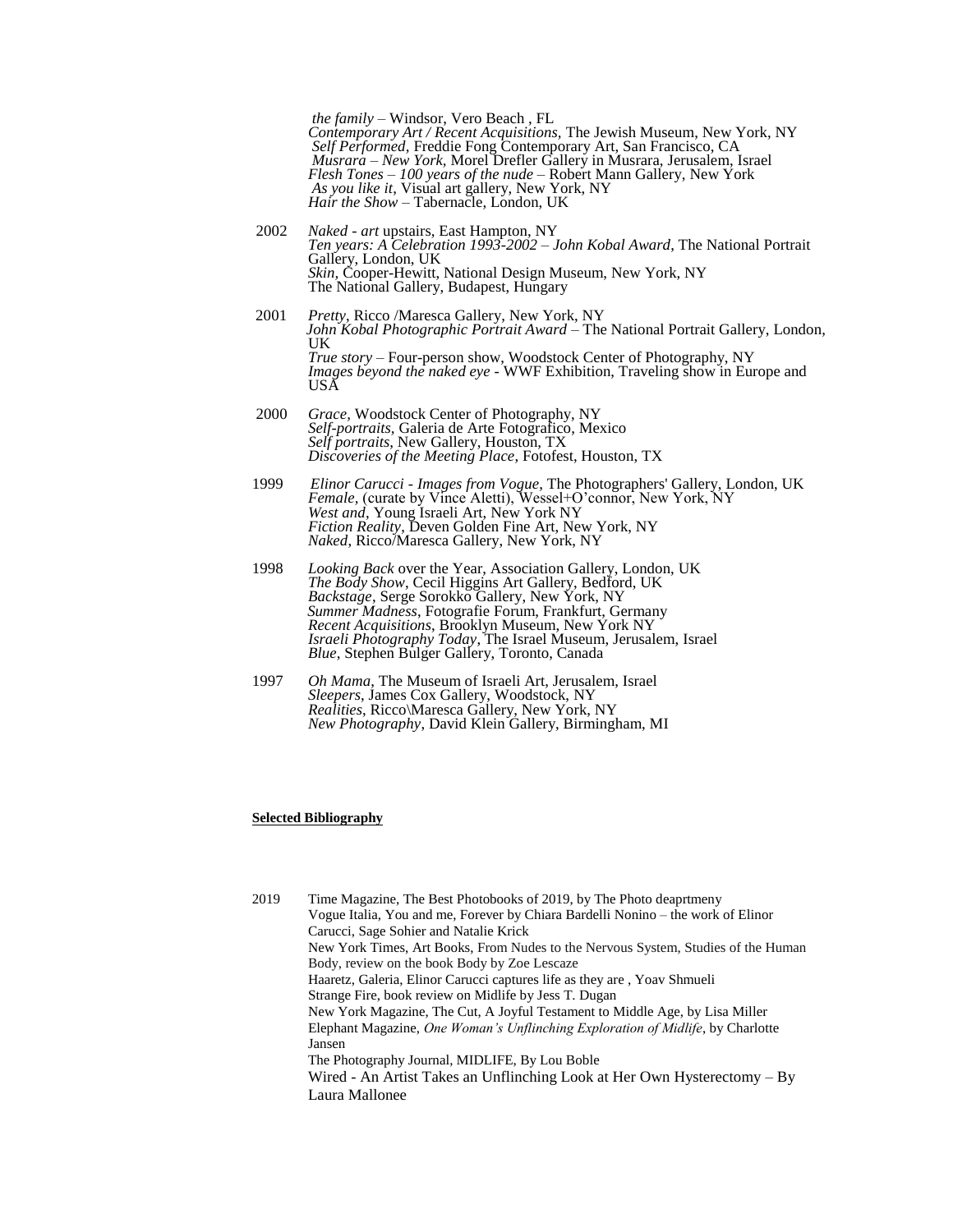Wmag online – EYE CANDY - 8 Portraits of the Supposedly Invisible: A Woman Who's Reached Middle Age, by [Stephanie Eckardt](https://www.wmagazine.com/contributor/stephanie-eckardt) Lensculture – Midlife – Photographs by Elinor Carucci by Celia Graham Calcalist/Yediot – Middle Ages, Reut Barne'a Photograph Magazine, Photo Book – Midlife, Vince Aletti The New Yorker Photo Booth, A Photographer's Intimate Self-Portrait of Womanhood in Middle Age, by Kristen Roupenian W magazine online, 20 Photographers Define "Intimacy" In Just One Image, W magazine by Stephanie Eckardt and Maridelis Morales Rosado 2018 Vice.com Woman Seeing Woman, By Elyssa Goodman, Radically Intimate photos of Parenthood 2017 W Magazine Online, by Fan Zhong, 10 Images of Fraught Intimacy by Elinor Carucci, the Woman Behind the "Cat Person" Photograph LensCulture, by Coralie Craft - The Story Behind the "Cat Person" Photo Published By The New Yorker The New Yorker, by Amanda Petrusich - The Photographer Behind the "Cat Person" Image on Capturing a Bad Kiss Dear Dave magazine 24, article by Mark Alice Durant *Elinor Carucci's Theatre of Everyday Life* 2016 The Photographic Journal, interview by Lou Noble, interview 053 August 17 *Popular Photography on Campus,* February – How to get close, Profile by Meg Ryan Kalkalist, Yedi'ot Achronot (Israel 3/1) - Life in a moment, Re'ut Barnea Achbar Ha'ir (Israel 1/1) - Happy End, Dafna Yaakobus Rentser 2014 *cream* (issue 12 Summer 2014) - Elinor Carucci on Discover - Profile, Erik Madigan Heck *Chicago Tribune* (5/7) Photo exhibition bring motherhood to light - review, Lori Waxman *Collector Daily* (4/28) - review, Loring Knoblauch *The New Yorker* (4/21) - review, Vince Aleti *The WSJ* (4/4) - Inside a Mother's Life and a City's Glamour - review, William Meyers 2013 *The New York Times/The 6th floor* (12/19) - The Top 10 Photo Books of 2013 - Clinton Cargil *The Daily Beast* (11/23) - Elinor Carucci Captures the Messy Beautiful Reality of Motherhood - Review by Amy Zimmerman *Geo* (Germany 11/19) - Das Geheimnis der Mutter liebe - Profile, Bertram Weiss *Los Angeles Times* (11/7) - A year-end spread of bold, inventive photography

books - Steve Appleford *The Telegraph/Stella Magazine* (10/7)- The mother of all photographers profile, Lucy Cavendish *Huffington post, Arts and Culture* (10/15) - Elinor Carucci's 'Mother' Series Captures The Stunning Highs And Lows Of Being A New Parent - review *Time LightBox* (10/30) - The Most Intimate Dance: Elinor Carucci's Photos of Motherhood - Susan Bright

*The WSJ* (10/4) - Photo-Op: The Long Goodbye - book review

2011 *The New Yorker* (9/12) - Review, Vince Aleti *TimeLightbox* (9/16) - Pregnancy, Birth and Motherhood: Born by Elinor Carucci - Alexander Ho *Le Journal De La Photographie* (9/22) - Elinor Carucci by Sabine Mirlesse *DLK collection*, (10/26) - Born - [Loring](https://collectordaily.com/author/loring-knoblauch/) Knoblauch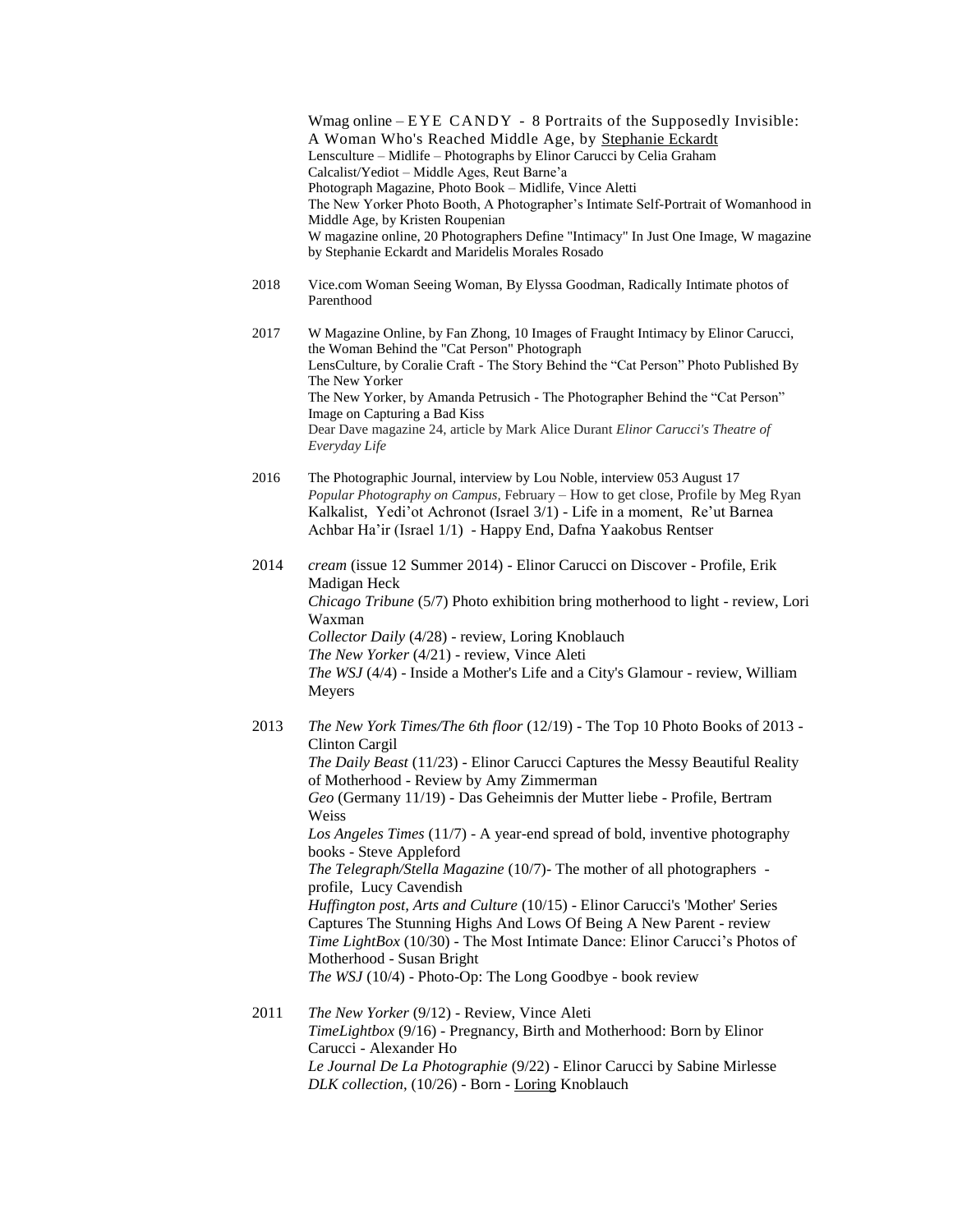| 2010 | <i>dncht</i> #7, April - Pictures taken by a mother - portfolio<br>ArtForum, March - Elinor Carucci-James Hyman Gallery - Interview by Barry<br>Schwabsky<br><i>The Guardian</i> (1/20) - Photographer Elinor Carucci's best shot - Andrew Pulver<br>Telegraph (1/7) - Elinor Carucci: Closer<br><i>The Guardian</i> $(1/11)$ - Is Elinor Carucci right to turn the camera on her children<br>children? - Sean O'Hagan<br>The Jewish Chronile - Interview - Julia Weiner                                                                                                                                                                                                                                                                                                                                                                                                                                                                                                                                                                                                                                                                                                                                                                                                                                                                                                                                                                                                                                            |
|------|---------------------------------------------------------------------------------------------------------------------------------------------------------------------------------------------------------------------------------------------------------------------------------------------------------------------------------------------------------------------------------------------------------------------------------------------------------------------------------------------------------------------------------------------------------------------------------------------------------------------------------------------------------------------------------------------------------------------------------------------------------------------------------------------------------------------------------------------------------------------------------------------------------------------------------------------------------------------------------------------------------------------------------------------------------------------------------------------------------------------------------------------------------------------------------------------------------------------------------------------------------------------------------------------------------------------------------------------------------------------------------------------------------------------------------------------------------------------------------------------------------------------|
| 2009 | HotShoe, Dec-Jan - Elinor Carucci, All of me - portfolio and text by Aaron<br>Schuman<br><b>PRIVATE, winter issue on Israel - Elinor Carucci - My mother - portfolio</b><br><i>Photos Nuovelles, November - Le corps d'Elinor - Portfolio and têxt by Gilles</i><br>Verneret<br><i>The New York Times, T</i> - The moment (3/4) - Judith Puckett Rinella<br>The Wall Street Journal (3/28) - Exhibition Review - William Meyers<br><i>The New Yorker</i> $(3/27)$ – exhibition review – Vince Aletti                                                                                                                                                                                                                                                                                                                                                                                                                                                                                                                                                                                                                                                                                                                                                                                                                                                                                                                                                                                                                |
| 2007 | The Honors Journal 2007 – Humanities - Come closer: Examining Elinor Carucci,<br><b>Audrey Lawson</b><br>Mesachkim be nidme li - Haaretz weekend magazine - Yael Katzeer                                                                                                                                                                                                                                                                                                                                                                                                                                                                                                                                                                                                                                                                                                                                                                                                                                                                                                                                                                                                                                                                                                                                                                                                                                                                                                                                            |
| 2006 | <i>ARTnews</i> , November – Exhibition review by Robert Ayers<br><i>PopPhoto.com</i> (10/11) – Elinor Carucci Revealed – David Schonauer<br>The New Yorker $(10/16)$ – exhibition image<br>The New Yorker $(10/2)$ – exhibition review – Vince Aletti<br>Korean Photo, November – The Diary of Elinor Carucci - Bokyung Kim<br>Fahrenheit Arte Contemporaneo - August - September - La Mirada sutil de<br>Elinor Carucci, Mariana Musi, Mexico<br><i>Digifoto</i> , March – Elinor Carucci Ontmoeting Met<br><i>Aperture, Spring, - Elinor Carucci Theatre of Intimacy – portfolio and text by</i><br>Diana C. Koll                                                                                                                                                                                                                                                                                                                                                                                                                                                                                                                                                                                                                                                                                                                                                                                                                                                                                                 |
| 2005 | Royal Photographic Society, November, book review by Anne Braydon<br><i>China Photo Press - Portfolio</i><br>American Photo, November December - In Focus - Review<br>Popular Photography, May - The Short List - Mason Resnik<br>360 Ma'a lot, May - June - Dance! - Profile by Eyal Vaiser<br><i>Forward</i> (5/1) – The Sensual Embrace of Elinor Carucci's camera, Erica Brody<br>PDN, March – End frame, Jessica Todd Harper on Elinor Carucci<br><i>The Sunday telegraph Magazine</i> $(7/31)$ – Dancer in the dark – Kate Salter<br>Zeek, (10/28) - Diary of a dancer, Elliot Markell<br><i>ArtReview, September-October – Exhibition Review</i><br>360 degree, Israel (July) - Dance - profile<br>The British Journal of Photography $(8/24)$ – Dance of life – 5 page profile, text by<br>Katie Scott<br>The Village Voice $(8/10)$ , Choices – pick – exhibition review<br><i>The New Yorker</i> $(8/1)$ – exhibition review, Vince Aletti<br><i>The Sunday Telegraph Magazine</i> $(7/31)$ – Dancer in the dark – 4 page profile,<br>text by Kate Salter<br><i>Eyemazing</i> , Issue $7 -$ Diary of a dancer - 8 page portfolio, text by Anna<br>Holzman<br>The New York Times Magazine (5/22) – Night moves - 8 page portfolio Popular Photography, May – The Short List – Mason Resnick<br><i>The Guardian</i> $(5/28)$ , Review – In the picture<br><i>Zeek</i> , Spring - Cover<br><i>Forward</i> (4/1) – Private Dancer – Erica Brody<br>PDN, March – End Frame<br><i>Shots</i> 87 – Self portraits |
| 2004 | Globs Ha'erev $(11/15)$ – The family don't mind to be photograpged, they fell<br>interesting – profile,, Marisa Katz<br>Heeb, Summer, The guilt issue - Saying good bye<br>Art World China, June – Cover + 6 page profile - Yin Zi<br><i>The Village Voice</i> (4/28) – New York in Bed – Cover + 3 pages and interview -<br>Vince Aletti<br>PDN, May – Photo Annual, Magazine/Editorial<br><i>The Jerusalem Post</i> $(4/8)$ – Review – Gil Golfine<br><i>Haaretz</i> ( $4/14$ ) – Levels of intimacy, Review – Uzi Tzur<br>$TimeOut Tel Aviv (4/1) - 10 facts on Elimor Carucci - Aviva Levinson$<br><i>Haaretz</i> weekend magazine $(4/2)$ – No secrets, no lies, a profile – Dalia Karpel                                                                                                                                                                                                                                                                                                                                                                                                                                                                                                                                                                                                                                                                                                                                                                                                                      |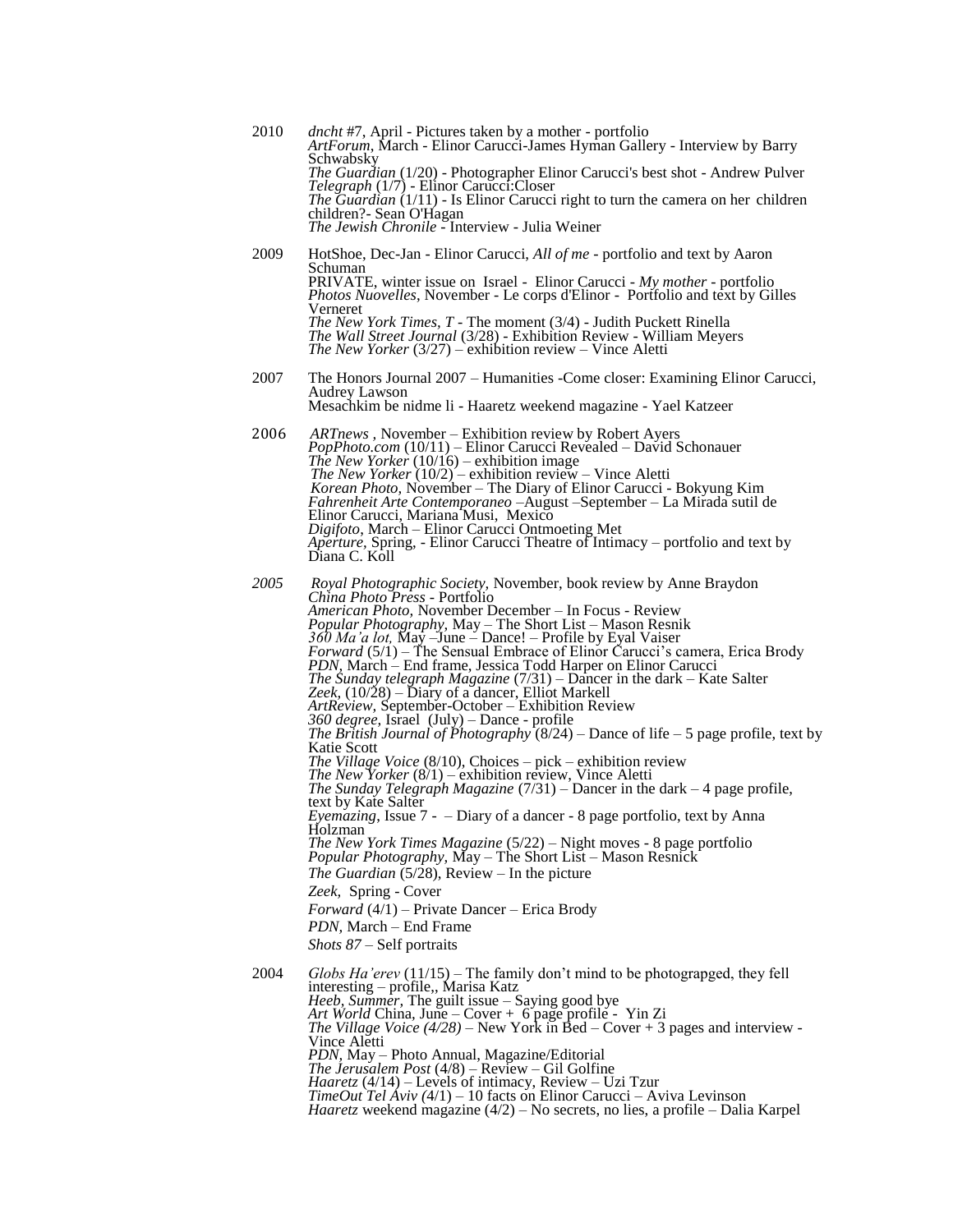|       | <i>The Guardian</i> (4/1) - Why I love Elinor Carucci - Nick Johnstone<br>$adbusters$ , Jan/Feb – 1 image featured                                                                                                                                                                                                                                                                                                                                                                                                                                                                                                                                                                                                                                                                                                                                                                                                                |
|-------|-----------------------------------------------------------------------------------------------------------------------------------------------------------------------------------------------------------------------------------------------------------------------------------------------------------------------------------------------------------------------------------------------------------------------------------------------------------------------------------------------------------------------------------------------------------------------------------------------------------------------------------------------------------------------------------------------------------------------------------------------------------------------------------------------------------------------------------------------------------------------------------------------------------------------------------|
| 2003  | Shots 82, December – 7 page profile, Russell Joslin<br><i>PDNedu</i> , October – cover $\frac{3}{4}$ page s, all in the family – Elinor Carucci shoots<br><i>close to home</i> , Roberta Bernsten<br>adbusters, Sept/Oct $-4$ images featured<br>Pictured, Creativity, movements and ideas within commercial photography,<br>June – Selfridges Bodycraze – Elinor Carucci<br><i>Free eye Magazine, issue</i> $3 - cover + 8$ pages, Sophie Wright<br>The Art Newspaper, June - Exhibition review - Richard Pinsent<br><i>Suddeutsche Zeitung Magazine</i> (4/25) – Cover + 11 page in the issue of women<br>in the 21st <sup>st</sup> century<br>Granta 88, winter - Mothers, pp. 194<br><i>Granta Diary</i> - months of July-August<br>Granta 87, Fall $-$ Jubilee $-$ pp. 200<br><i>PDN</i> , $\text{May} - \text{Photo Annual}^22003 - \text{photo books}$<br>The New York Times, Sunday, $(1/5)$ – Naked – Harrison, Helen A. |
| 2002  | <i>Fashionline</i> , issue 4 Winter – <i>intimate</i> - 8 page profile – Redondo, Cristina<br><i>Mikarov</i> – issue 9 - poetry and literature – <i>Closer</i> – Elinor Carucci - cover +8<br>page<br><i>Art on paper</i> , July-August – Photo book beat, review – Dykstra, Jean<br>The Post and Courier, (8/4) – Carucci's photographs offer a 'Closer look at her<br>$family - Allan R$ Holmes<br>The Guardian Weekend Magazine $(6/22)$ – cover + seven page profile – Move<br>$close$ – Brooks, Libby<br><i>The Village Voice</i> $(6/11)$ – short list – Aletti, Vince<br>New York Magazine/ The New Yorker (5/27) - Reviews<br><i>Photo District News, May – Galleries – two pages – "Closer" encounters –</i><br>Kristina Feliciano<br>The Art Newspaper, May - Reviews - Sarah Douglas<br>American Photo, May-June – nine page profile - <i>Intimate Gaze</i> – Goldberg,<br>Vicki                                       |
| 2001  | <i>Professional Photography, July – Cover + eight page portfolio – Elinor Carucci,</i><br>Avi Kalian<br>Jewish Week (6/22) - two page article - The family as muse, Belasco, Daniel<br>PDN, March – PDN's 30 Under 30 Alumni take their career to the next level                                                                                                                                                                                                                                                                                                                                                                                                                                                                                                                                                                                                                                                                  |
| 2000  | Leica World, September - Cover + six page portfolio - Ego in the viewfinder,<br>Koetzle, Hans-Michael<br>Sheva Yamim (8/25) - My family and other animals, Shaked, Ranan<br>Nerve Magazine, August - ten page portfolio - Scenes from a marriage, Proctor,<br>Minna<br>The New York Times Magazine (4/23) - What They Were Thinking, Saint Louis,<br>Catherine<br>Nerve Magazine, April - Caught Looking - Seven young photographers turn to<br>the camera on their own bare souls, Prose, Francine<br>Photo District News Magazine, March-30 Under 30 - Young Photographers To<br>Watch, Senft, Bret<br>New York Magazine (2/14) - The New Generation of Women Photographers,<br>Colman, david                                                                                                                                                                                                                                   |
| 1999  | Kol Ha-Ir (10/22), Israel - I was scared of Tel Aviv, So I went to New York,<br>Goshen, nir<br>Vogue Magazine US, November - Personal style-Elinor Carucci<br>Village Voice (10/12), Vince Aletti /New Yorker, Andrew Long (10/11)/NY Arts,<br>October, Anne Ellegood - reviews<br>Ha'ir (8/13), Israel - Family Album - Elinor Carucci's Portfolio<br>Mlada Fronta Dnes (5/29), Blesk (5/11), FotoGrafie, Jully, Haarper's Bazar, June,                                                                                                                                                                                                                                                                                                                                                                                                                                                                                          |
| Czech | Republic – Reviews<br>Lidove Noviny(6/10), , Czech Republic - one page profile<br>Nova Channel, Czech Television - Interview<br>Kol Ha-Ir (7/9), Israel - about Sotheby's Auction, Rap, David<br>Art Das Kunstmagazin, July, Germany - New Photography, Muller, Zilke<br>Kreis-Anzeige $(3/12)$ Journal Frankfurt Frankfurter Rundschau $(3/5)$ Fuldaer Zeitung,<br>Germany - Reviews<br>PhotoNews, February, Germany, Every Day Picturs, Brudna, Denis                                                                                                                                                                                                                                                                                                                                                                                                                                                                           |
| 1998  | Ha'arets $(3/1)$ \Yerushalaim $(12/19)$ \The Jerusalem Post $(2/13)$ , Israel - Reviews                                                                                                                                                                                                                                                                                                                                                                                                                                                                                                                                                                                                                                                                                                                                                                                                                                           |

*AT* Magazine (4/98), Israel – *Flashdance,* Shaked, Ranan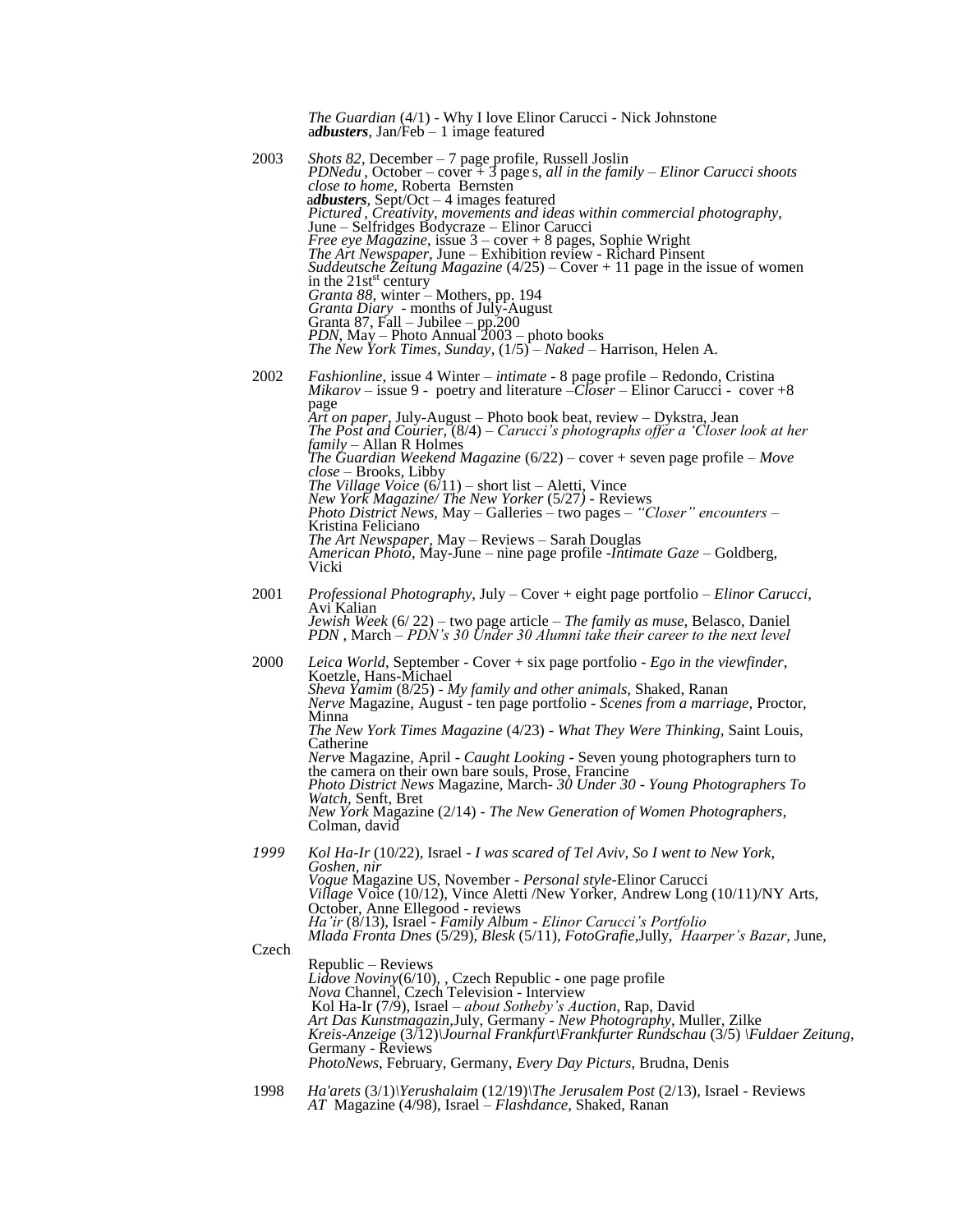| 1997 | <i>Village Voice, (3/4)</i> Voice Choices, Aletti, Vince      |
|------|---------------------------------------------------------------|
|      | Villager, (2/19) - A 'found' camera leads to a career, Hicks, |
|      | Robert                                                        |
|      | Kol Ha-Ir, $(12/1)$ - Art reviews, Givan, Debby               |

- 1996 *La Isha* Magazine (5/13), Israel *The photographs you will not see at Penthouse*, Roman, Zipora
- 1995 *Yerushalaim (12/1),* Israel *Stripping in front of the camera is like washing dishes,*  Blum, Hila *Professional Photography* Magazine, July, Israel - *Selected work of 1995*

### **TV, Films and Radio**

| 2016 | WESUfm, "For Women Over 40" - Cyma Shapiro             |
|------|--------------------------------------------------------|
|      | the PhotoShow - Elinor Carucci - Episode 26            |
|      | Galats, an exhibition a day with Lior Friedman, Israel |
| 2015 | i24, Culture today, Israel                             |

- 
- 2013 BBC Radio 4, Women's Hour on October 21st
- 2010 BBC Radio 4, Women's Hour on January 7th Documentary film:Offre-moi ton corps, by Bernard Héber and Renée-Claude Riendeau
- 2009 Documentary film: People\*love\*photos by Christian E. Klinger
- 2007 *The Dreamers*, Israeli television (HOT channel)
- 2005 *Elinor Carucci*, episode 8, City TV/Sex TV Canada
- 1997 *Ticket for Two*, Israeli Television (channel 2), feature segment, Ziv, Eldad

# **Books**

- 2019 CARESS, Elinor Carucci, David Hilliard and Mickalene Thomas, Yoffy Press BODY, by Nathalie Herschdorfer, Themes and Hudson Photoworks, Forty photographer on process and practice, By Sasha Wolf, Aperture **Midlife**, Mongraph, Monacelli Press
- 2018 Conversations with Saint Lucy, by Mark Alice Durant, saint lucy books
- 2017 *Descendants of Light: American Photographers of Jewish Ancestry –* Penny Wolin

II vento e il melograno – Fotografia Contemporanea Israeliana – Maurizio G. De Bonis and Orith Youdkovich

- 2016 *EyeBook: Sixty Artists. One Subject,* Damiani Editore, Jenny Lyn
- 2015 Oltre L'Immagine- Inconscio E Fotografia Sara Guerrini e Gabriella Gilli, Postcart publishing
- 2014 How we do both, Art and motherhood, Michi Jigarjian and Qiana Mestrich,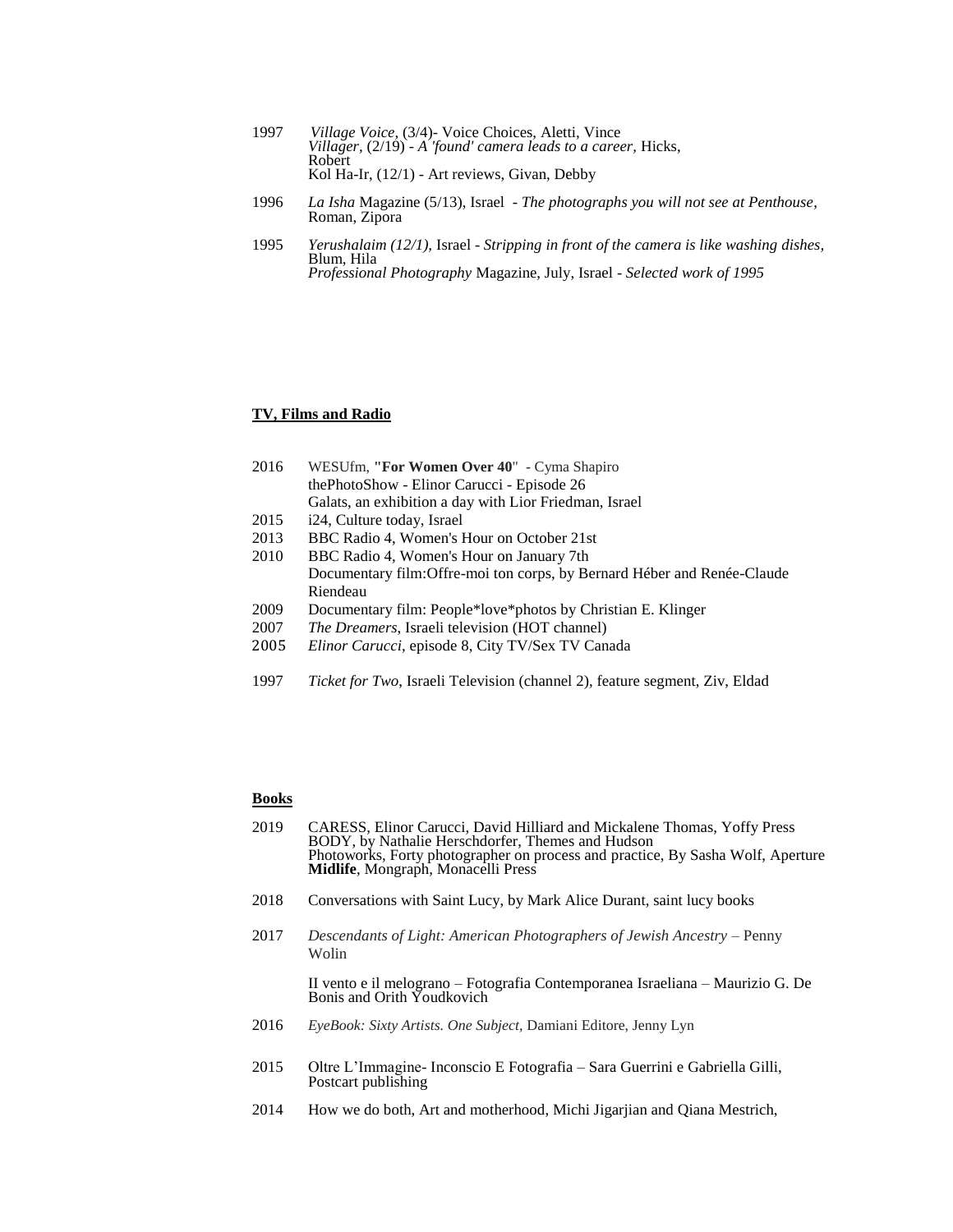Secretary Press

- 2013 MOTHER Monograph, Prestel Publishing Home Truths - Art / Books/Photographers' Gallery, London
- 2011 *W The first 40 year,* Stefano Tonchi, Abrams New York *Photography: The Whole Story*, Juliet Hacking, Prestel *Contatt: Provini d'autore*, Giammaria De Gasperis, Postract
- 2010 *A New American Photographic Dream,* Gilles Verneret, SilvanaEditoriale *The art of caring,* Cynthia Goodman, Ruder Finn Press
- 2009 **CLOSER** Second edition with a foreword by [Susan Kismaric,](https://en.wikipedia.org/w/index.php?title=Susan_Kismaric&action=edit&redlink=1) Chronicle Books *The Portrait - understanding portrait photography,* rockynook, Glenn Rand and Tim Meyer *100 New York Photographer,* Rizzoli, Cynthia Maris Dantzic
- 2008 *American Photography 24*
- 2006 *Vitamin*, New perspective in photography, Phaidon pp. 050-053 *American Photography 22*
- *2005 DIARY OF A DANCER – Monograph, SteidlMack Family,* Phaidon, PP.78 –81, 199, Sophie Spencer-Wood *Oprah – Live your best life,* Oxmoor House – pp. 92, 146, *American Photography 21*
- 2004 Photog*raphs as contemporary art,*Thames & Hudson World of art, pp. 159-160, Charlotte Cotton
- 2003 *Curve,* Universe, pp. 50-51, Martha Schwendener *Art and Photography,* Phaidon, pp. 185, 289, David Campany *Women by women,* Prestel, pp. 115, Jacek Slaski and Peter Delius *sensation,* Steidl, pp. 50-51, 116-117 *the family,* Windsor press, (an exhibition catalogue) *American Photography 19*
- 2002 *CLOSER – photographs by Elinor Carucci*, Monograph, Chronicle books *SKIN ,* Cooper-Hewitt, National Design Museum, Princeton Architectural Press, pp. 33, 65, 95, 143, 159, 209, Ellen Lupton (an exhibition catalogue)
- 2000 *NERVE/The New Nude,* Chronicle, pp. 133-136, Genevieve Field
- 1999 *Love and Desire*, Chronicle books, pp. 52, Ewing, William *MaleFamale,* Aperture, pp. 78
- 1998 *Sleep*, Universe/Rizzoli, pp. 34, Peacock, Robert and Gorman, Roger

# **Books (literal)**

- 2014 The Photographer's Playbook. Jason Fulford, Gregory Halpern, pp 52, Aperture
- 2011 Photographs not taken A collection of photographers' essays/Edited by Will Steacy

### **Awards**

- 2019 PDN editor's choice award<br>2017 SPD gold for Time Maga
- 2017 SPD gold for Time Magazine for Carucci's image of Evan Hempel 2010 NYFA fellowship
- 2010 NYFA fellowship<br>2009 Finalist, BMW aw
- 2009 Finalist, BMW award<br>2002 The Guggenheim Fell
- 2002 The Guggenheim Fellowship
- 2001 The ICP Infinity award for the young photographer
- 2000 Photo District News Magazine, March- 30 Under 30 Young Photographers To Watch
	- The Buhl Foundation Grant
- 1999 The Friends of Photography (SF), Special Honorable Mention-Ruttenberg Award<br>1998 Memorial Foundation for Jewish Culture Project Grant
- Memorial Foundation for Jewish Culture Project Grant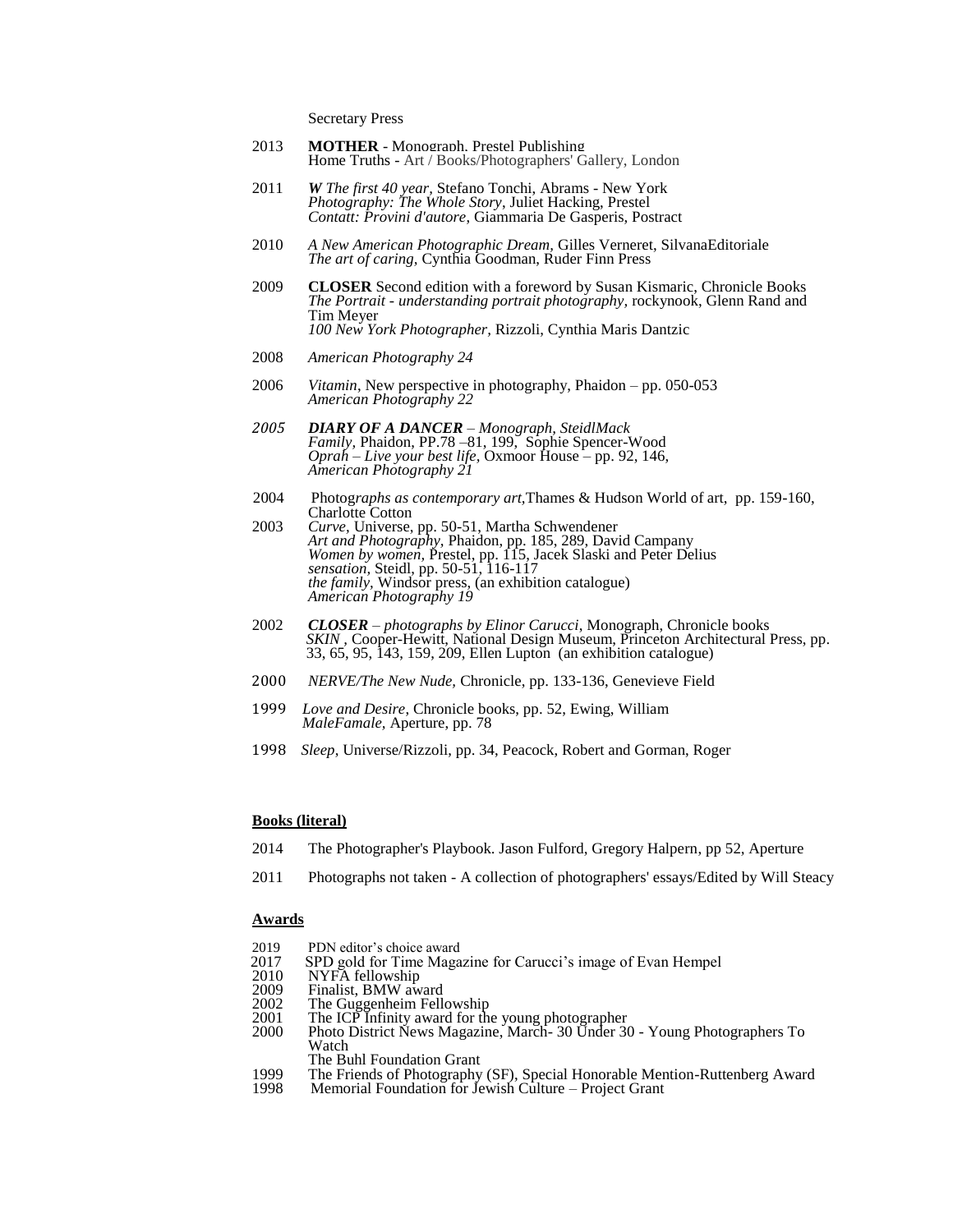# **Talks**

| 2017 | Photographic Center Northwest, Seattle WA<br>New York Film Academy, NYC |
|------|-------------------------------------------------------------------------|
|      |                                                                         |

- 2016 Syracuse university, Syracuse SohoPhoto, NYC
- 2015 Yale university Photo department Conde Nast, NYC

2018 Lesley University, Cambridge MA

- 2014 Dok Festival, Norway Aperture Foundation NYPL
- 2013 The Photographers' Gallery Philadelphia Photo Arts Center
- 2011 Pennsylvania College of Art & Design, PA Aperture foundation, NYC FoMu, Antwerp, Belgium
- 2010 MICA, Baltimore, ML
- 2009 Fondazione Marangoni, Florance, La Galleria dell'Accademia di Firenze, Italy NY photo festival 'New documentations', screening followed by panel
- 2008 Wizo Haifa Academy of Design and Education, Haifa, Israel Bezalel Academy of Art, Jerusalem, israel Massachusetts College of Art, Boston, MA
- 2007 Pratt Institute School of Art & Design, New York, NY Cincinnati Art Museum
- 2006 92 Y, NYC Camera Club of New York/SVA Amphitheatre, NYC Syracuse University
- 2005 Barnes and Nobles, Chelsea, NYC Ringling school of Art and Design, FL
- 2004 Rhode Island School of Design, RI Woodstock Center for Photography, Woodstock, NY Columbia University, New York NY Massachusetts College of Art, Boston, MA
- 2003 Javits Center/PhotoExpo, New York, NY Harvard University, Cambridge, MA Memphis University, Memphis TS Pratt Institute School of Art & Design, New York, NY
- 2002 San Francisco Art Institute/Photo Alliance, San Francisco, CA School of Visual Arts, New York, NY Colombia University, Chicago, IL International Center of Photography, New York, NY

## **Curating and judging**

- 2017 Michael Foley Gallery *Mirror Mirror*
- 2016 LensCulture Portrait Award Judge and writer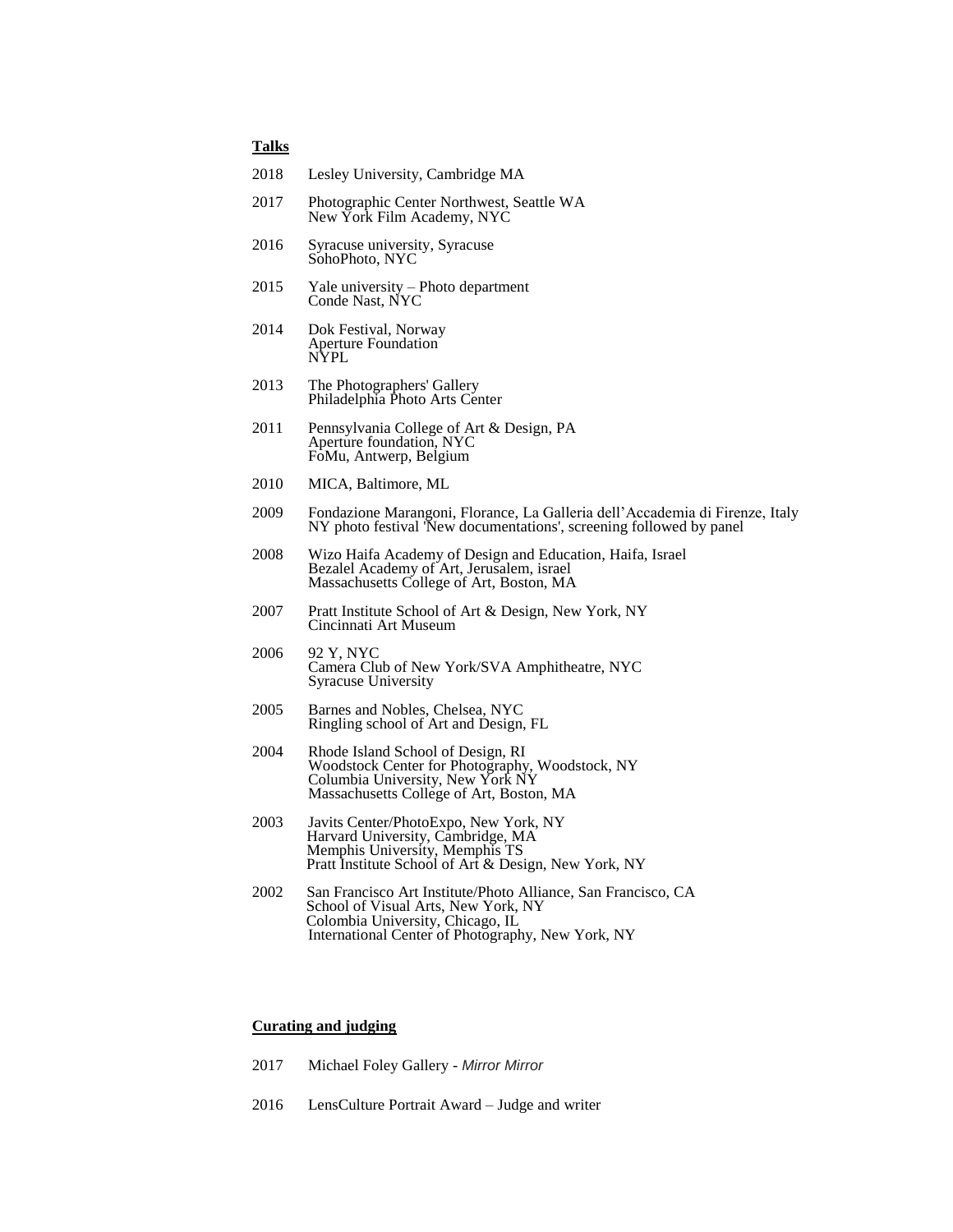- 2015 Jerwood Photoworks Awards Core mentor and writer
- 2014 Aaron Siskind Grunt Judge
- 2006 Passion, Umbrella arts, NYC Judge and show curator

## **Collections**

The Museum of Modern Art, NYC The Jewish Museum, NYC International Center of Photography NYC Brooklyn Museum of Arts Houston Museum of Fine Arts Museum of Contemporary Photography, Chicago The Hardwood Museum of Art, New Mexico FoMu, Antwerp The Museum of Israeli Art in Ramat Gan Herzlia Museum of Contemporary Art Haifa Museum of Art Henry Buhl Collection William Louis Dreyfus collection Conde Nast collection Albrecht-Kemper Museum

#### **Education**

- 1995 BFA, Photography Bezalel Academy of Arts and Design, Jerusalem, Israel
- 1991 Army Service, Israel<br>1989 High School of Rubin
- High School of Rubin Academy of Music and Dance, Jerusalem, Israel

### **Teaching**

2007– present, School of Visual Art, MFA, Photography Video and Related Media, New York City, Thesis Master Critic, final year

2001-2017 School of Visual Art-SVA, BFA, Photography & Video, New York City Taught multiple sections of Thesis for senior year, The Immigrant

Photographer and Seminar for Junior Year.

2001 – Present, International Center of Photography, New York City Teaching in three programs: Documentary program, Creative Practices program, Continuing Education one year advanced track program Courses taught: Photographing the familiar, Thesis for the one year program advanced track - second trimester, The photographer – Photo Editor Collaboration; shooting editorial assignments

Fall 2015, fall 2018 - Visiting lecturer, Lesley University MFA Photograph and